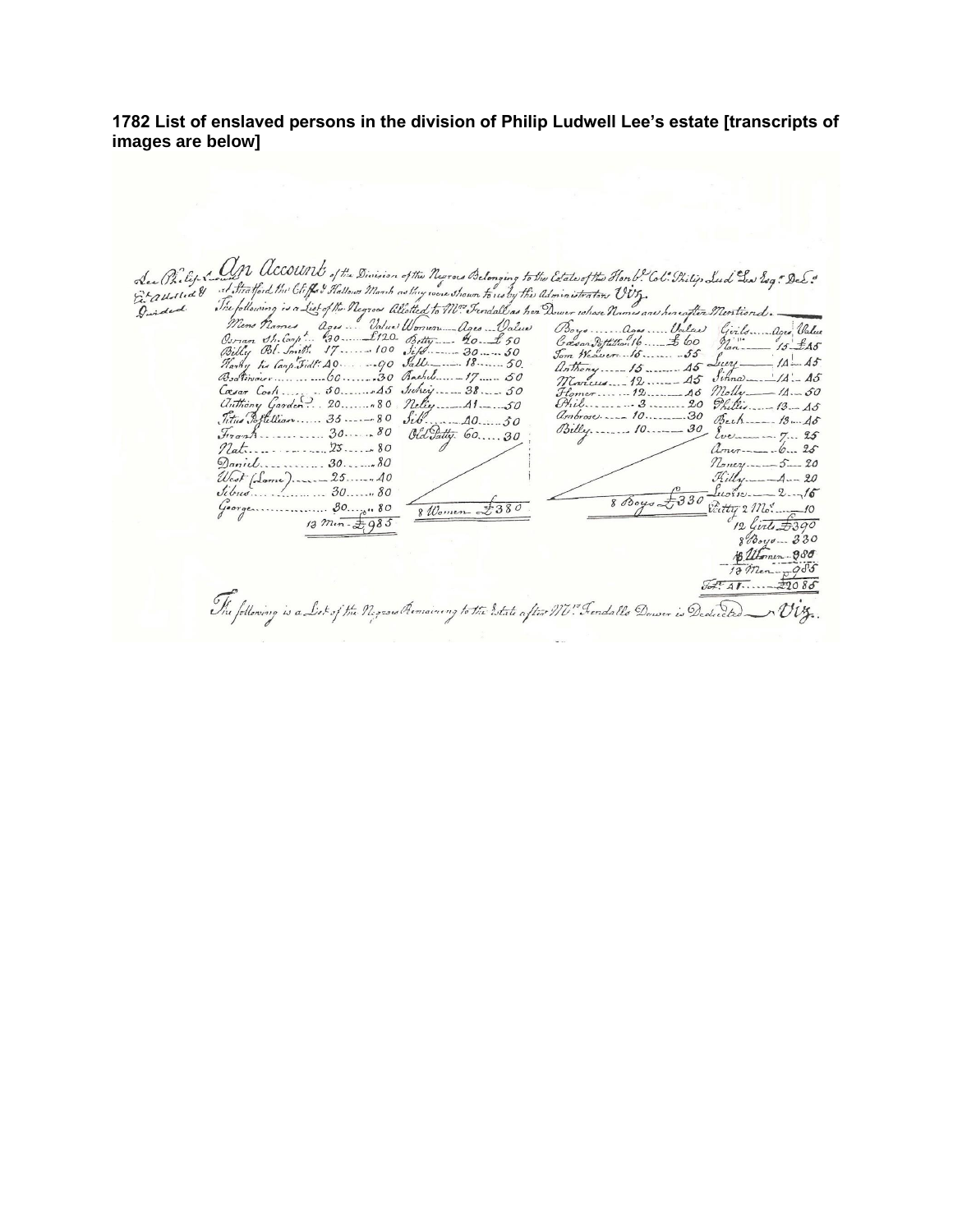

### **1782 Philip Ludwell Lee Estate Division**

Estate of Col. Philip Ludwell Lee, Esq. at Stratford (home farm), The Clifts & Hallows Marsh, which was divided in 1782 among his widow Elizabeth Steptoe Lee Fendall and daughters Matilda and Flora Lee. Matilda married Henry Lee III in 1782 and Flora married Ludwell Lee in 1788.

**Elizabeth Steptoe Lee Fendall's allotment from Philip Ludwell Lee's estate**: (with alternate spellings/translations for given names, some occupations, plus age | value assigned)

Men Osman [Osmin, Osmund] ship carpenter 30 | £120 Billy [Bill, William] blacksmith 17 | £100 Harry [Henry] house carpenter/fiddler 40 | £90 Boatswain 60 | £30 Caesar cook 50 | £45 Titus postillion 35 | £80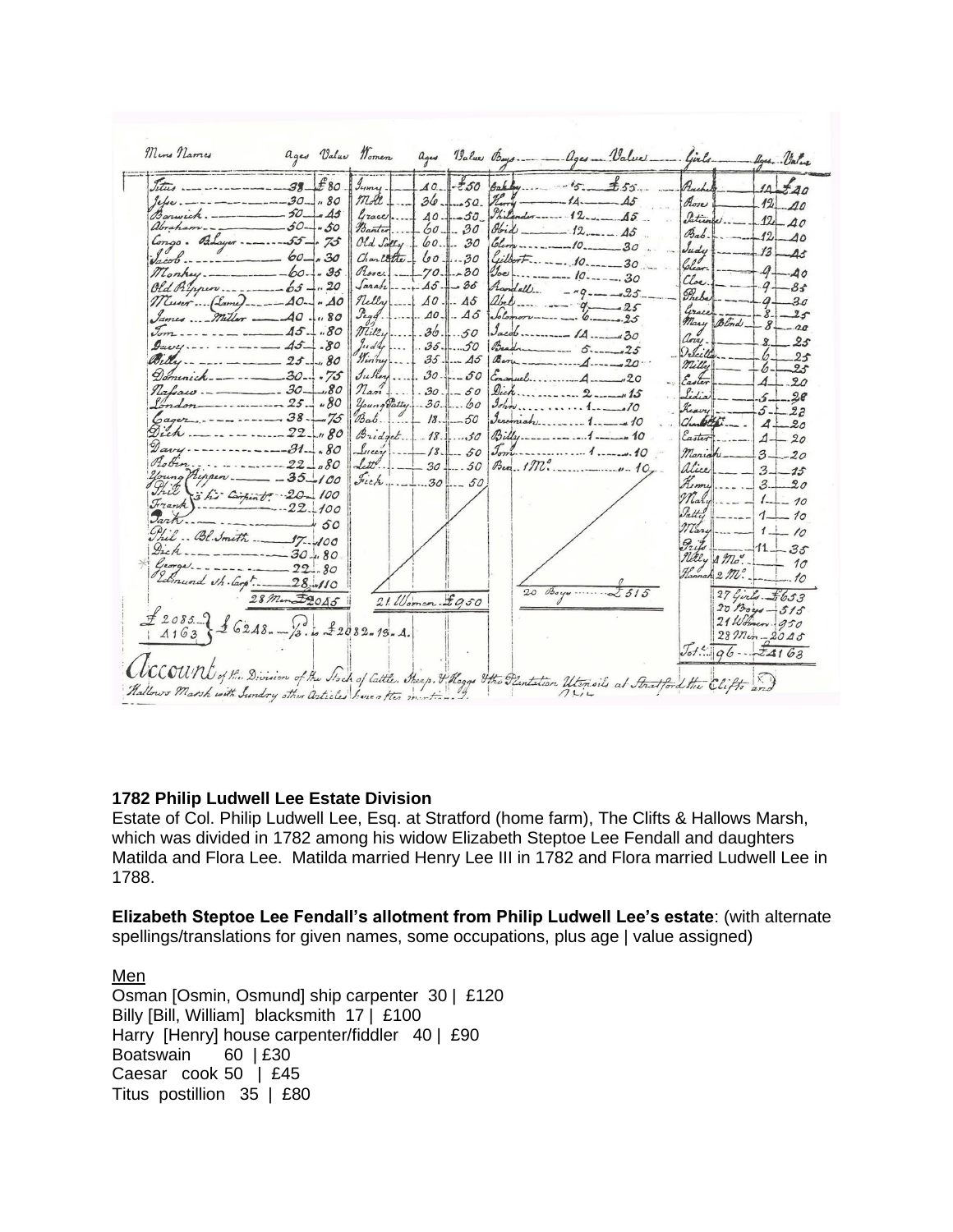Frank 30 | £80 Nat [Nathaniel, Natt] 25 | £80 Daniel 30 | West [Wesley, Westley] (lame) 25 | £40 Sibus 30 | £80 George 30 | £80

#### Women

Betty [Bett, Bettie, Elizabeth] 20 | £50 Siss [Cecily, Scissily] 30 | £50 Sall [Sally, Sarah] 18 | £50 Rachel 17 | £50 Sukey [Suck] 38 | £50 Nelly [Nell, Nellie, Eleanor] 41 | £50 Sib [Sibby, Sibella] 40 | £50 Old Patty [Pat, Patricia] 60 | £30

#### Boys

Caesar postillion 16 | £60 Tom [Thomas] weaver 15 | £55 Anthony [Tony] 15 | £45 Marcus 12 | £45 Flomer [Homer, Flumer, Flummer] 12 | £45 Phil [Philip] 3 | £20 Ambrose 10 | £30 Billy [Bill, William] 10 | £30

#### Girls

Nan [Nancy, Ann] 15 | £45 Lucy [Lucinda, Luce, Lucie] 14 | £45 Sinna [Sina, Sinah] 14 | £45 Molly [Mary, Mollie] 14 | £50 Phillis [Phyllis] 13 | £45 Beck [Rebecca, Becky] 13 | £45 Eve [Evelyn, Eveline] 7 | £5 Amer [Muslim name?] 6 | £25 Nancy [Nan, Ann] 5 | £20 Killy [Kelly, Kitty] 4 | £20 Luoise [Louise] 2 | £15 Patty [Pat, Patricia] 2 mos. | £10

### **Matilda and Flora Lee's allotment of enslaved persons from Philip Ludwell Lee's estate division of 1782:**

#### Men

Titus 38 | £80 Jesse 30 | £80 Barwick [Berwick] 50 | £45 Abraham 50 | £50 Congo Bricklayer 55 | £75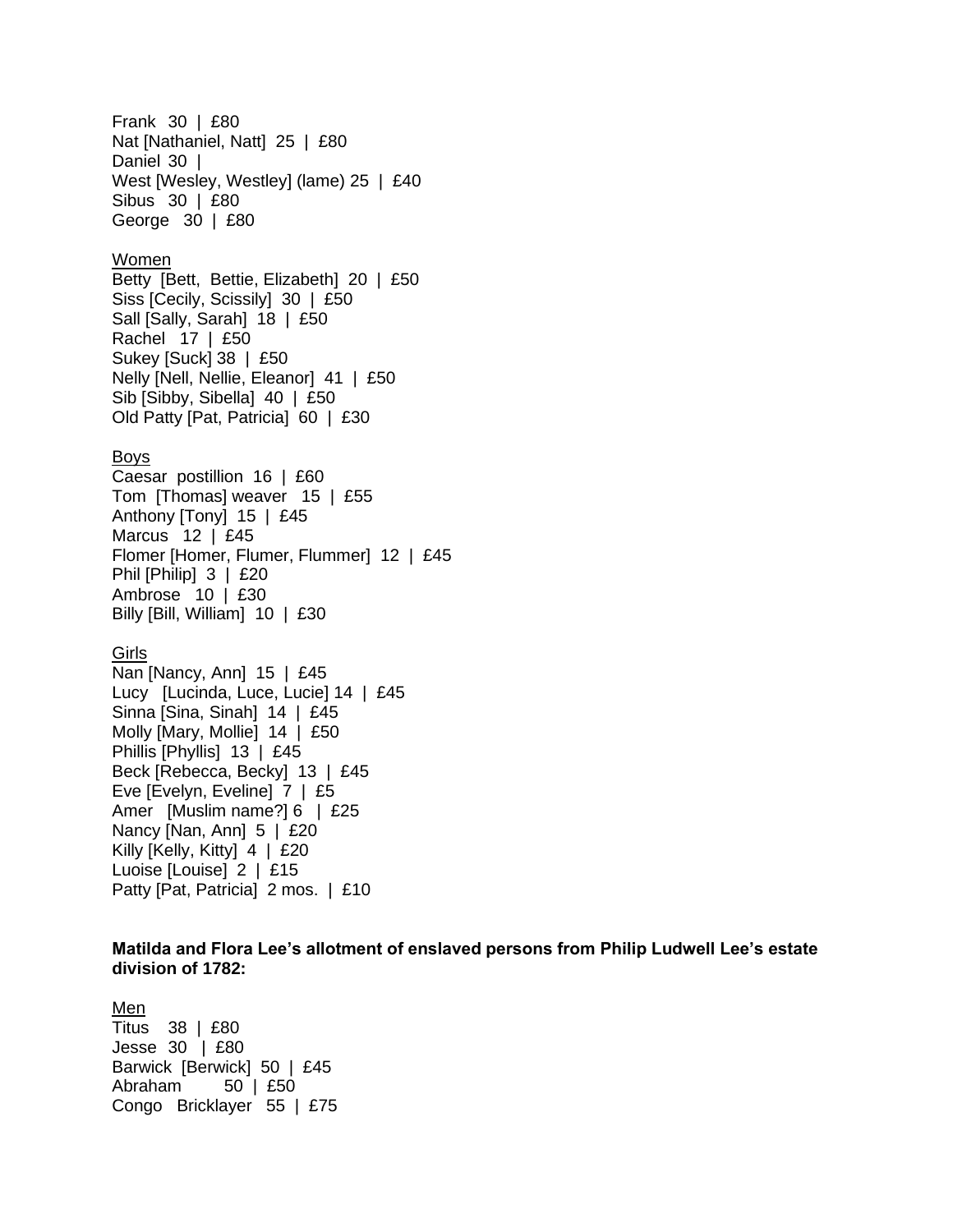Jacob 60 | £30 Monkey 60 | £35 Old Rippen [Rippon] 65 | £20 Muser (lame) 40 | £40 James miller 40 | £80 Tom [Thomas] 45 | £80 Davy [David] 45 | £80 Billy [Bill, William] 25 | £80 Domenick 30 | £75 Nassau 30 | £80 London 25 | £80 Cager [Cudjo, Kajah] 38 | £75 Dick [Richard] 22 | £80 Davy [David] 31 | £80 Robin 22 | £80 Young Rippen [Rippon] house carpenter 35 | £100 Phil [Philip] house carpenter 20 | £100 Frank house carpenter 22 | £100 Park (no age given) £50 Phil [Philip] blacksmith 17 | £100 Dick [Richard] 30 | £80 George 22 | £80 Edmund ship carpenter 28 | £110 Women Jenny 40 | £50 Moll [Molly, Mollie] 36 | £50 Grace 40 | £50 Banter 60 | £30 Old Sally [Sarah] 60 | £30 Charlotte 60 | £30 Rose 70 | £30 Sarah 45 | £35 Nelly [Eleanor, Nellie] 40 | £45 Pegg [Peggy, Margaret] 40 | £45 Milly [Mildred, Millie] 36 | £0 Judy [Judie, Judith] 35 | £50 Winny [Winnie, Winifred] 35 | £45 Sukey [Sukie, Suck, Suckie] 30 | £50 Nan [Ann, Nannie, Nanette] 30 | £50 Young Patty [Pat, Patricia] 30 | £60 Bab [Barbara] 18 | £50 Bridget 18 | £50 Lucey [Lucy, Lucie] 18 | £50 Lett [Letty, Lettie, Lettice] 30 | £50 Fick 30 | £50 Boys Oakley 15 | £55 Harry [Henry] 14 | £45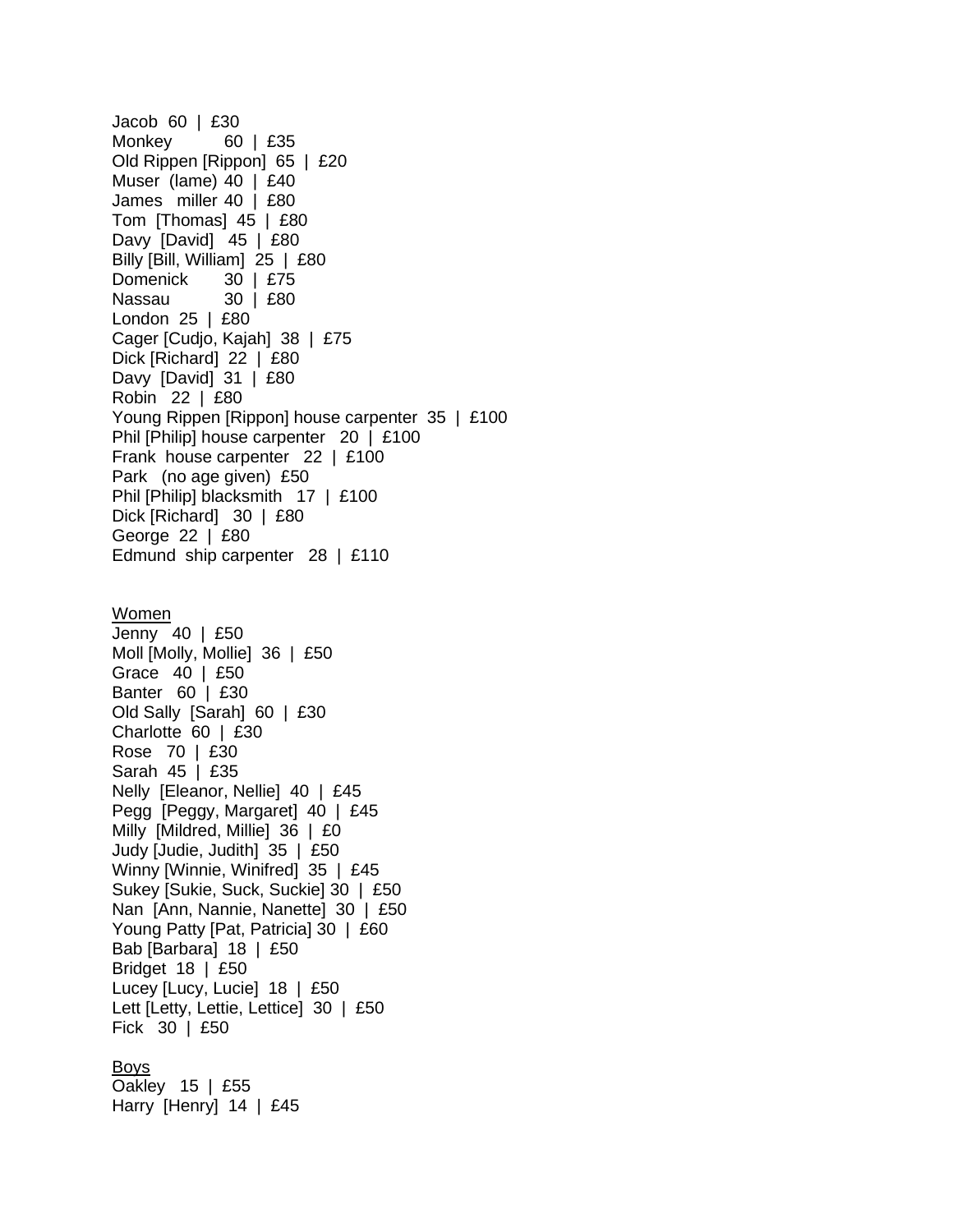Philander 12 | £45 Obid [Obed, Obediah] 12 | £45 Clem 10 | £30 Gilbert 10 | £30 Joe [Joseph] 10 | £30 Randall 9 | £25 Abel 9 | £25 Solomon 6 | £25 Jacob 14 | £30 Bead [Bede] 5 | £25 Ben [Benjamin] 4 | £20 Emanuel 4 | £20 Dick [Richard] 2 | £15 John 1 | £10 Jeremiah 1 | £10 Billy [William] 1 | £10 Tom [Thomas] 1 | £10 Ben [Benjamin] 1 mo. | £10 Girls Rachel [Rachael] 14 | £40 Rose 12 | £40 Patience 12 | £40 Bab [Barbara] 12 | £40 Judy [Judith] 13 | £45 Clear 9 | £40 Cloe [Chloe] 9 | £5 Phebe [Phoebe] 9 | £30 Grace 8 | £25 Mary (blind) 8 | £0 Amy [Annie?] 8 | £25 Pricilla [Precilla, Priscilla, Cilla] 6 | £25 Milly [Mildred, Millie] 6 | £25 Easter [Ester, Esther] 4 | £20 Lidia [Lydia] 5 | £20 Keavy [Keazy, Keasey, Kessey, Kesiah] 5 | £22 Charlotte 4 | £20 Easter [Ester, Esther] 4 | £20 Mariah [Maria, Moriah] 3 | £20 Alice 3 | £15 Kenny [Henny, Henrietta] 3 | £20 Mary 1 | £10 Patty [Pat, Patricia] 1 | £10 Mary 1 | £10 Priss [Prissy, Priscilla, Precilla] 11 | £35 Nelly [Eleanor, Nellie] 4 mos. | £10 Hannah 2 mos. | £10

\_\_\_\_\_\_\_\_\_\_\_\_\_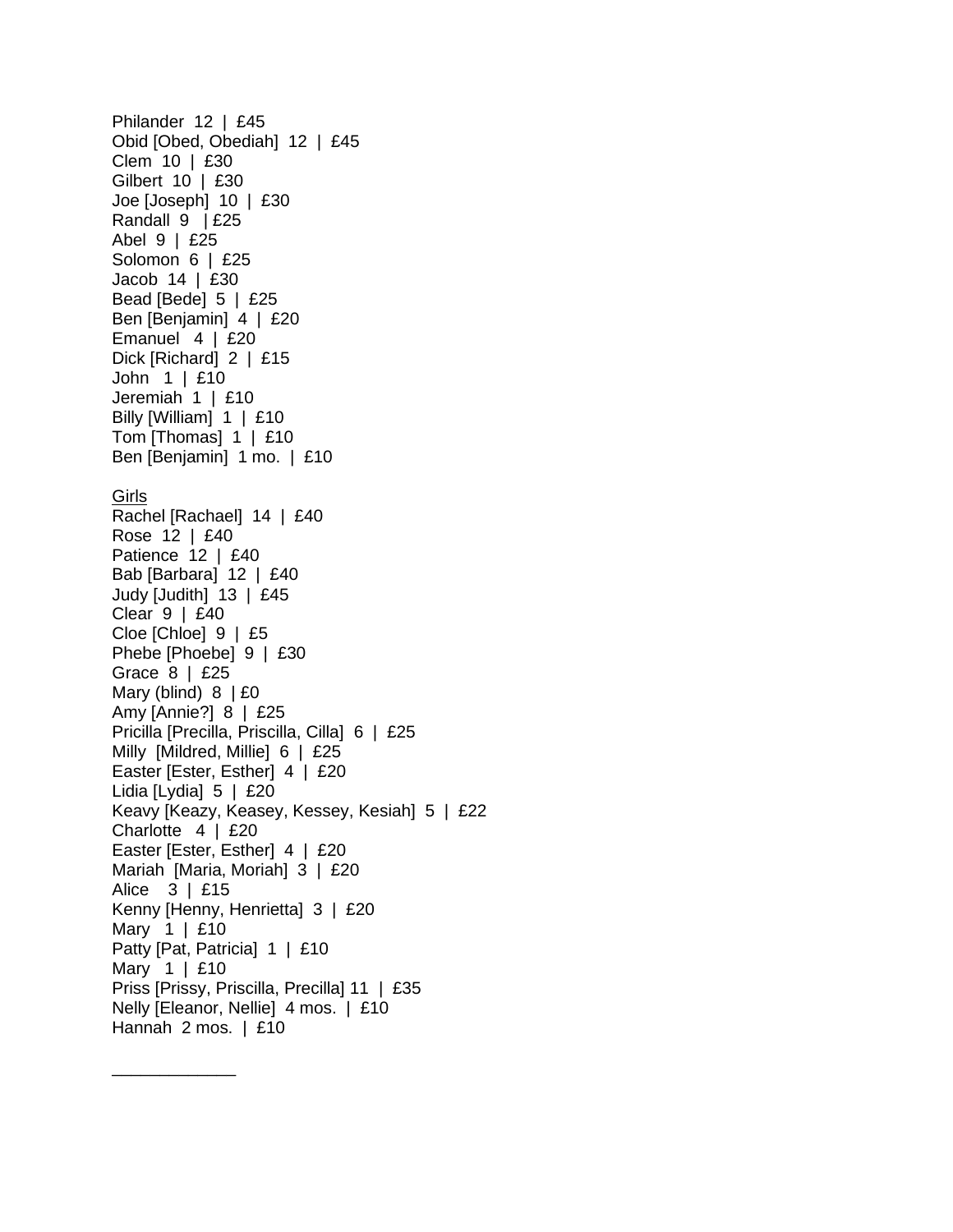Division of the Philip Ludwell Lee estate slaves (not including dower slaves) between Matilda and Flora Lee on April 2, 1785. [Matilda married Henry Lee in 1782; Flora married Ludwell Lee in 1785] This document is somewhat difficult to transcribe; the handwriting appears fairly legible, but the scribe does not cross "t's" and spells phonetically. The list is taken from Westmoreland County Fiduciary Book #6, pgs. 378-9.

| 57 | 55 [in pounds sterling]                                                                                                                      |
|----|----------------------------------------------------------------------------------------------------------------------------------------------|
|    | 80                                                                                                                                           |
| 32 | 80                                                                                                                                           |
| 52 | 45                                                                                                                                           |
| 62 | [Monkey]<br>35                                                                                                                               |
| 32 | 80<br>[Nassau]                                                                                                                               |
| 30 | 110                                                                                                                                          |
| 37 | 100<br>[Rippon]                                                                                                                              |
| 19 | 100                                                                                                                                          |
| 47 | 80                                                                                                                                           |
| 42 | 40                                                                                                                                           |
| 47 | 80                                                                                                                                           |
| 32 | 75                                                                                                                                           |
| 25 | 80<br>[George]                                                                                                                               |
| 32 | 80                                                                                                                                           |
|    |                                                                                                                                              |
|    |                                                                                                                                              |
|    | 50                                                                                                                                           |
|    | 60                                                                                                                                           |
|    | 50                                                                                                                                           |
|    | 30                                                                                                                                           |
|    | 50                                                                                                                                           |
|    | 30                                                                                                                                           |
|    | 50                                                                                                                                           |
|    | 45                                                                                                                                           |
|    | 45                                                                                                                                           |
|    | 50                                                                                                                                           |
|    |                                                                                                                                              |
|    | 45 [Philander]                                                                                                                               |
|    | 30                                                                                                                                           |
|    | 25                                                                                                                                           |
|    | 10                                                                                                                                           |
|    | 10                                                                                                                                           |
|    | 20                                                                                                                                           |
| 12 | 30                                                                                                                                           |
| 14 | 45                                                                                                                                           |
|    | 20                                                                                                                                           |
|    | 10                                                                                                                                           |
| 4  | 15                                                                                                                                           |
|    |                                                                                                                                              |
|    | 27<br>32<br>22<br>38<br>62<br>20<br>62<br>38<br>15<br>42<br>32<br>14<br>12<br>11<br>$\overline{\mathbf{c}}$<br>3<br>6<br>6<br>3<br>4 mos. 10 |

John 3 10

|     |  | Slaves allotted to Henry Lee [husband of Matilda Lee]: Name, Age, Value |  |  |  |
|-----|--|-------------------------------------------------------------------------|--|--|--|
| . . |  |                                                                         |  |  |  |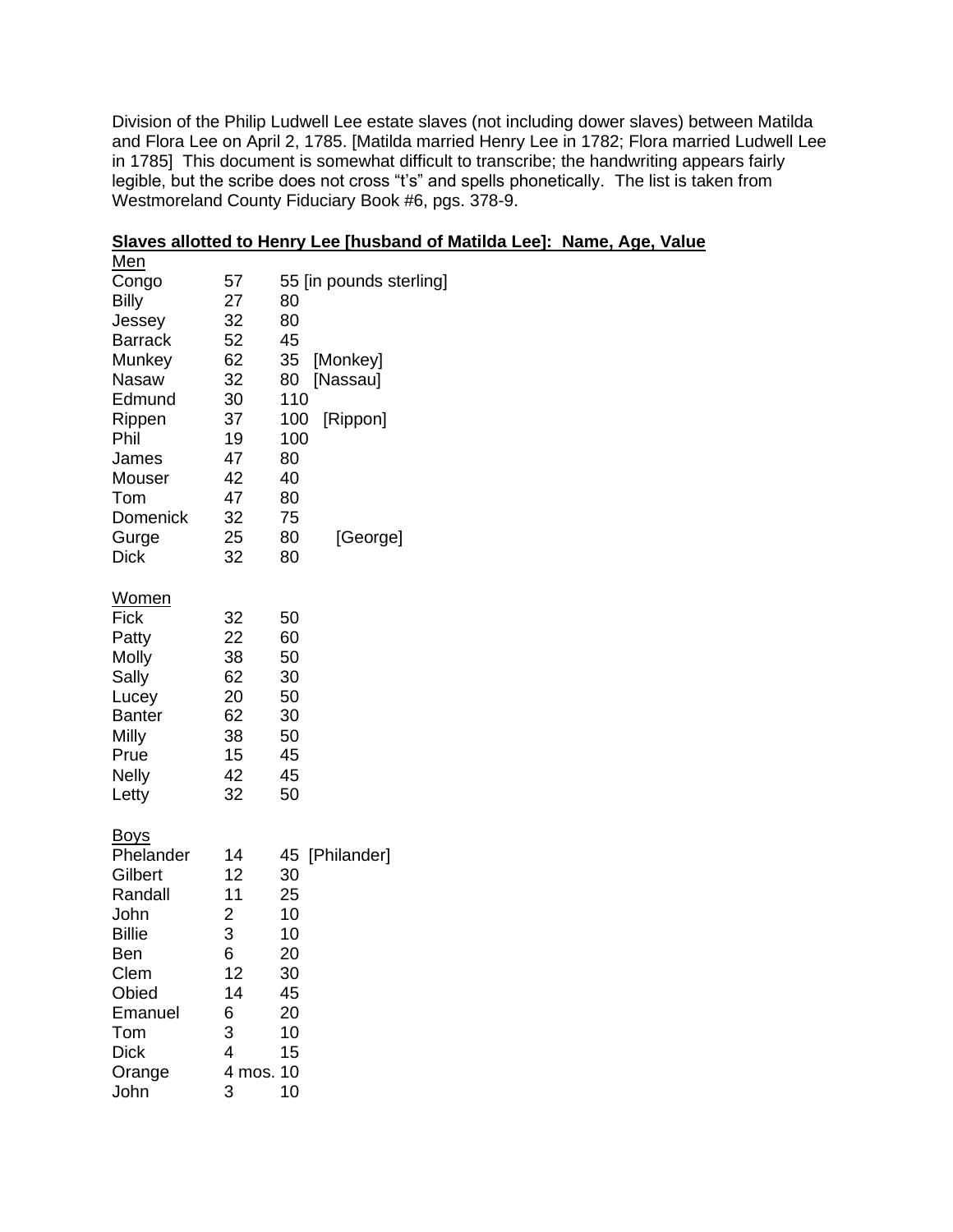| Girls        |          |    |
|--------------|----------|----|
| Clear        | 11       | 35 |
| Mariah       | 5        | 20 |
| <b>Nelly</b> | 2        | 10 |
| Patty        | 3        | 10 |
| Easter       | 6        | 20 |
| Phebe        | 1<br>mo. | 10 |
| Mary         | 3        | 10 |
| Grace        | 10       | 25 |
| Bal          | 14       | 40 |
| Mary blind   |          | ი  |
| Betty        | 2 mos.   | 10 |

# **Slaves allotted to Flora Lee**

| <u>Men</u>     |    |     |                    |
|----------------|----|-----|--------------------|
| Phil           | 22 | 100 |                    |
| Frank          | 24 | 100 |                    |
| Abraham        | 52 | 50  |                    |
| Okley          | 17 | 75  | [Oakley]           |
| <b>Titus</b>   | 48 | 80  |                    |
| Davy           | 47 | 80  |                    |
| <b>Dick</b>    | 22 | 80  |                    |
| London         | 27 | 80  |                    |
| Jacob          | 16 | 45  |                    |
| Harry          | 16 | 45  |                    |
| Sawl           | 62 | 30  | [Saul]             |
| Cajoah         | 40 | 75  | [Cajah, Cager]     |
| Davy           | 33 | 80  |                    |
| Robin          | 24 | 80  |                    |
| Women          |    |     |                    |
| Peggy          | 42 | 45  |                    |
| Judy           | 37 | 50  |                    |
| Grace          | 42 | 50  |                    |
| Charlotte      | 62 | 30  |                    |
| Rose           | 72 | 30  |                    |
| Bal            | 20 | 50  | [Bett, Betty, Bab] |
| <b>Bredget</b> | 20 | 50  |                    |
| Sarah          | 47 | 35  |                    |
| Sukey          | 32 | 50  |                    |
| Judy           | 15 | 45  |                    |
| Wenny          | 37 | 45  | [Winny]            |
| Rachel         | 16 | 40  |                    |
| Rose           | 14 | 40  |                    |
| Jenny          | 42 | 50  |                    |
| <u>Boys</u>    |    |     |                    |
| Joe            | 12 | 30  |                    |